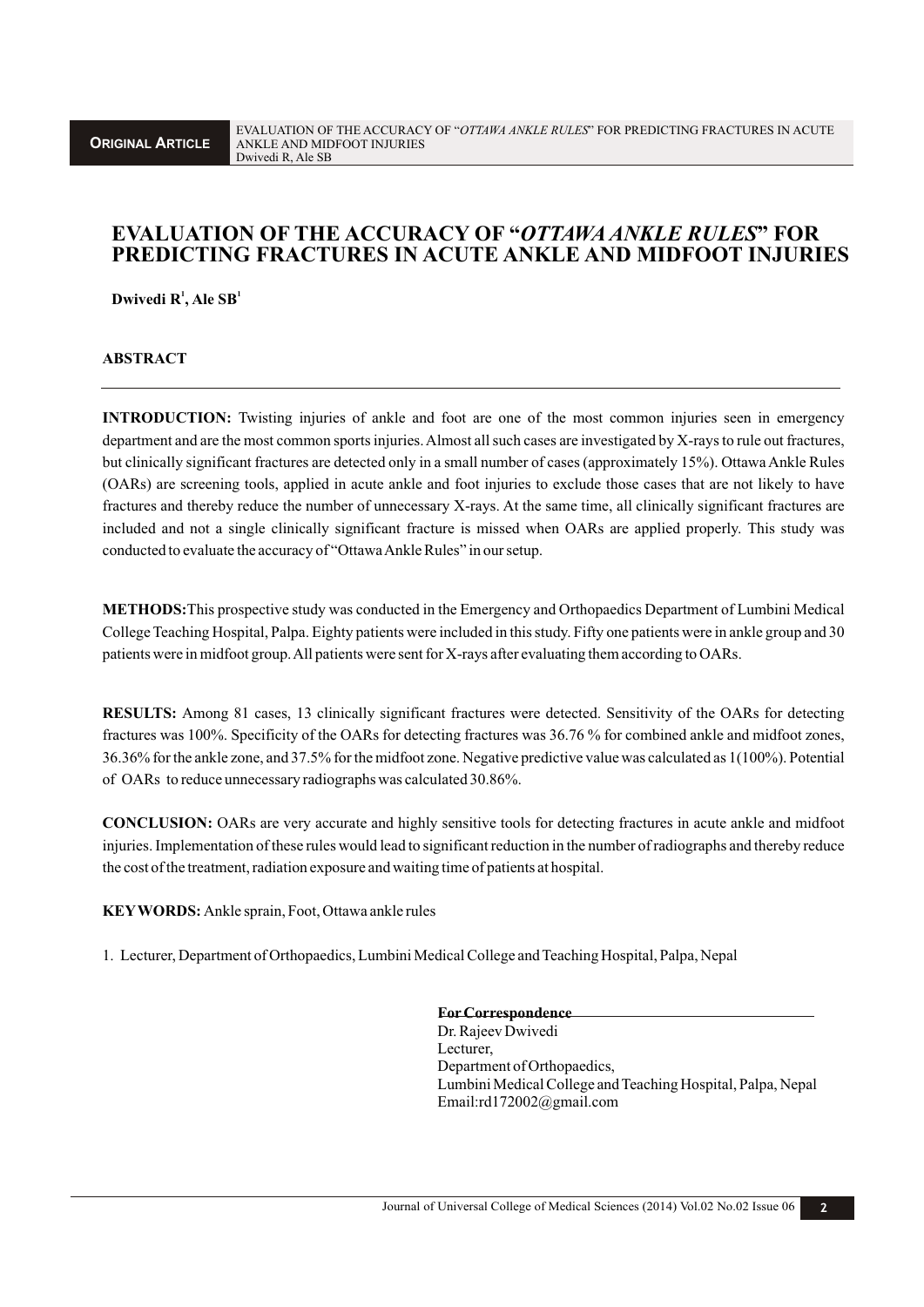## **INTRODUCTION**

Acute ankle and foot injuries are among the most common injuries seen in Emergency Departments(ED) and arethemost common sports related injuries.<sup>1,2</sup> Almost all patients with such injuries undergo X-ray evaluation, whereas less than 15% have clinically significant fractures.<sup>3-5</sup> This figure shows that significant number of patients are subjected to unnecessary X- ray exposure.So, there was a need for clinical tests that can reduce the unnecessary X-rays ordered for such injuries, while at the same time, these tests should have ability to include all clinically significant fractures and no fracture should be missed. Steill et al <sup>6,7</sup> developed and validated such tests and named then Ottawa ankle rules (OARs).These rules are based on pain, bony tenderness and weight bearing ability  $(Fig. 1).$ <sup>7</sup>

**Figure 1: The Ottawa Ankle Rules for ankle and foot 7 radiography** 



According to OARs, X-rays of the ankle is done, if there is pain in the malleolar zone and either (*a*) inability to bear weight immediately and in the ED (four steps) and/or (*b*) bone tenderness at the posterior edge or tip of either malleolus. They recommend midfoot X-ray only if there is pain in the midfoot zone and either (*a*) inability to bear weight immediately and in the emergency department (four steps) and/or (*b*) bone tenderness at the navicular or the base of fifth metatarsal.

OARs have been studied and validated in several countries.<sup>8-13</sup> In the systemic review done by Bachman et  $al<sup>14</sup>$  the sensitivity of the OARs ranges from 96.4% to 99.6% and specificity ranges from 47.9% to 26.3%. However, in some studies OARs couldn't be validated. <sup>15,16</sup> Since ankle and foot injuries are also common in our hospital and all cases are sent for X-rays, we evaluated the accuracy of the OARs in our set-up.

#### **MATERIALS AND METHODS**

This prospective study was conducted at Lumbini Medical College Teaching Hospital, Palpa in the Department of Emergency and Outpatient Department of Orthopaedics from December 2010 to July 2011, over a period of 8 months. This study was approved by ethical committee and a written informed consent was obtained from each patient for inclusion in the study. All adult patients coming to this institute with complaints of ankle and midfoot pain secondary to closed acute ankle and midfoot injuries were included in this study. Exclusion criteria were patients less than 18 years of age, patients with isolated injuries of skin, patients referred from outside hospital with radiography, injuries more than 10 days old, unconscious patients, patients with previously symptomatic ankle, intoxicated patients, insensate leg, open fractures, evidence of neurovascular compromise and patients with obvious ankle and foot deformities.

Cases were evaluated according to OARs (fig.1).Malleolar and midfoot zones were defined as described by Stiell *et al.*<sup>6,7</sup> Tenderness was evaluated first followed by assessment of weight bearing abilities. Weight bearing was described as the ability to transfer weight twice onto each leg (a total of four steps) regardless of limping or discomfort. Clinical diagnosis was reached and recorded. X-rays were sent for both OAR negative and positive cases. X-rays ordered for ankle was Antero-Posterior (AP), Lateral (Lat.)and mortise view. For foot, AP, Lateral and oblique views were ordered. The X-rays were evaluated and fracture fragment displacement more than 3mm breadth was considered as clinically significant fracture. OARs were evaluated by calculating sensitivity, specificity and predictive values. Amount of X-rays that can be reduced when OARs are applied was calculated.

#### **RESULTS**

We studied a total of 81 patients (51 in ankle group and 30 in midfoot group). All patients underwent x-ray evaluation, giving 100 % radiography rate. Twisting injury was the commonest mechanism of injury in both ankle and midfoot group. Among 51 patients in ankle group, 35(68.62%) were diagnosed as OARs positive. Out of 35 OAR positive cases, 7 patients had clinically significant fracture. Among 30 patients in midfoot group, 21(70%) patients were diagnosed as OARs positive. Out of 21 patients 6 had clinically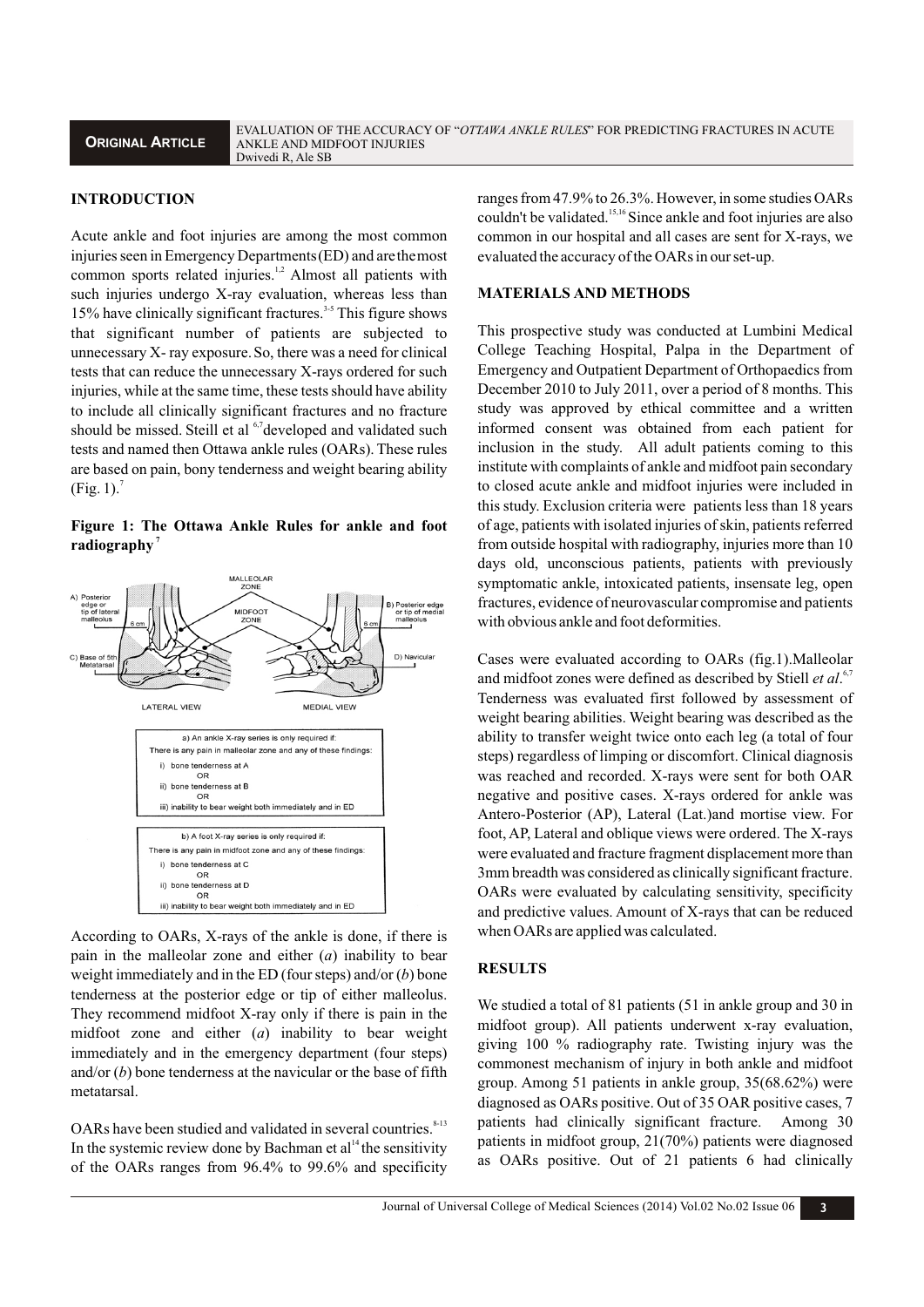## **ORIGINAL ARTICLE**

significant fractures. None of the patients in OAR negative group had clinically significant fracture. Patient's characteristics, pattern of fractures, outcome and performance of Ottawa ankle rules are shown in detail in table 1, 2, 3 and 4 respectively.

|  |  | Table 1: Patient characteristics |
|--|--|----------------------------------|
|--|--|----------------------------------|

| <b>Patient characteristics</b>             | Ankle group                                                         | Foot group                                                             |  |  |
|--------------------------------------------|---------------------------------------------------------------------|------------------------------------------------------------------------|--|--|
| Total no. of cases (81)                    | 51                                                                  | 30                                                                     |  |  |
| Age (mean)                                 | 35.78yrs(st.dev.11.39)                                              | 36.4 (st.dev.11.19)                                                    |  |  |
| Sex(male/female)                           | 28/23(54.9%/45.1%)                                                  | 18/12(60%/40%)                                                         |  |  |
| Time since injury                          | Mean ∙20 05hrs<br>Range: 1hrs to 140hrs                             | Mean ·25 2hrs<br>Range :1hrs to 168hrs                                 |  |  |
| Side affected (R/L)                        | 30/21                                                               | 18/12                                                                  |  |  |
| Mechanism of injury                        | Twisting<br>43<br>Fall from height 4<br>RTA<br>4<br>Direct trauma 0 | Twisting<br>26<br>Fall from height 1<br>RTA<br>2<br>Direct trauma<br>L |  |  |
| Swelling                                   | Mild:34 cases<br>Moderate: 17 cases<br>Severe: 0 case               | Mild:17 cases<br>Moderate :13 cases<br>Severe: 0 case                  |  |  |
| Ecchymosis present in                      | 6 cases $(11.76%)$                                                  | $2(6.6\%)$ case                                                        |  |  |
| OARs positive cases                        | 35                                                                  | 21                                                                     |  |  |
| Clinically Significant<br><i>fractures</i> | $7(13.7%)$ cases                                                    | $6(20\%)$ cases                                                        |  |  |

#### **Table 2: Fracture pattern**

| Total no of fractures             | $ 13 \ (16.04\%)$ |
|-----------------------------------|-------------------|
| Lateral malleolus fracture        |                   |
| Medial malleolus fracture         |                   |
| Base of $5th$ metatarsal fracture |                   |
| Navicular fracture                |                   |

**Table 3: Outcome of OARs for ankle, midfoot and combined ankle and midfoot groups**

|                | Ankle zone |          |       | <b>Midfoot zone</b> |          |       |         | Combined<br>ankle and<br>midfoot zone |       |
|----------------|------------|----------|-------|---------------------|----------|-------|---------|---------------------------------------|-------|
|                | $OAR +$    | OAR-     | Total | $OAR +$             | OAR-     | Total | $OAR +$ | OAR-                                  | Total |
| Fracture       | 7          | $\theta$ |       | 6                   | $\theta$ | 6     | 13      | $\theta$                              | 13    |
| N <sub>0</sub> | 28         | 16       | 44    | 15                  | 9        | 24    | 43      | 25                                    | 68    |
| fracture       |            |          |       |                     |          |       |         |                                       |       |
| Total          | 35         | 16       | 51    | 21                  | 9        | 30    | 56      | 25                                    | 81    |

## **Table 4: Performance of OARs**

|                                       | Sensitivity | Specificity | <b>Positive</b><br>predictive<br>value | <b>Negative</b><br>predictive<br>value | X-ray<br>that could<br>be saved |
|---------------------------------------|-------------|-------------|----------------------------------------|----------------------------------------|---------------------------------|
| Ankle zone                            | $1(100\%)$  | 36.36%      | 20%                                    | $1(100\%)$                             | 31.37%                          |
| Midfoot zone                          | $1(100\%)$  | 37.5%       | 28.57%                                 | $1(100\%)$                             | 30%                             |
| Combined<br>ankle and<br>midfoot zone | $1(100\%)$  | 36.76%      | 23.21%                                 | $1(100\%)$                             | 30.86%                          |

### **DISCUSSION**

Several studies have been performed since 1981 to develop clinical rules for evaluation of acute ankle and midfoot injuries regarding need of X-rays in such injuries.<sup>5.7,17-21</sup>OARs were developed and validated by its Canadian inventors<sup>6,7</sup> and used in various clinical settings. OARs are easy to memorize and simple to apply, in addition, these rules have been successfully and favorably validated in various countries.  $6-13$ However, without evaluation, even well-defined decision making rules are not suitable for application in all clinical settings due to differences in patients' characteristics, different clinical settings and behavior of treating physicians'. Moreover, some study results have rejected thegeneralization of the OARs.<sup>15,16</sup> Therefore, evaluation of the OARs was considered in this study.

In present study, twisting injury was the most common mechanism of injury. This result was similar to several other studies worldwide.<sup>6-13</sup> Result of present study is similar to those of Stiell et al<sup>6,7</sup> and various other studies.  $8-13$  In this study, sensitivity of OAR was calculated 100 %. That means all patients with clinically significant fracture were picked up by OARs and none of the clinically significant fractures were missed. Specificity was calculated 36.6% for ankle group, 37.5% for midfoot group and 36.76% for combined ankle and midfoot group. Specificity of OARs appears to be moderate and about two third of cases were diagnosed as false positive. Negative predictive value (NPV) was calculated 100% for ankle, midfoot and for combined ankle and midfoot group. That means chances of getting clinically significant fractures in those patients who were diagnosed as OAR negative was zero. With application of OARs, the amount of X-rays that could be saved was calculated as 30.86%. This figure shows that approximately one third of the X-rays could be avoided with application of OARs. Though X-ray is a low cost investigation, it is done in high volume and is not free of hazards. Therefore, reduction in X-rays even by one third can lead to significant impact on our heath care cost along with reduction in radiation hazards.

## **CONCLUSION**

OARs are highly sensitive tools, which can be used for screening of patients with acute ankle and midfoot injuries regarding need for radiological evaluation. Application of OARs can reduce significant number of X-rays thereby reducing the cost of treatment and radiation exposure as well as saving the time of patients and hospital staffs. This study was conducted in single centre with relatively small sample size. Therefore, further studies are required with large